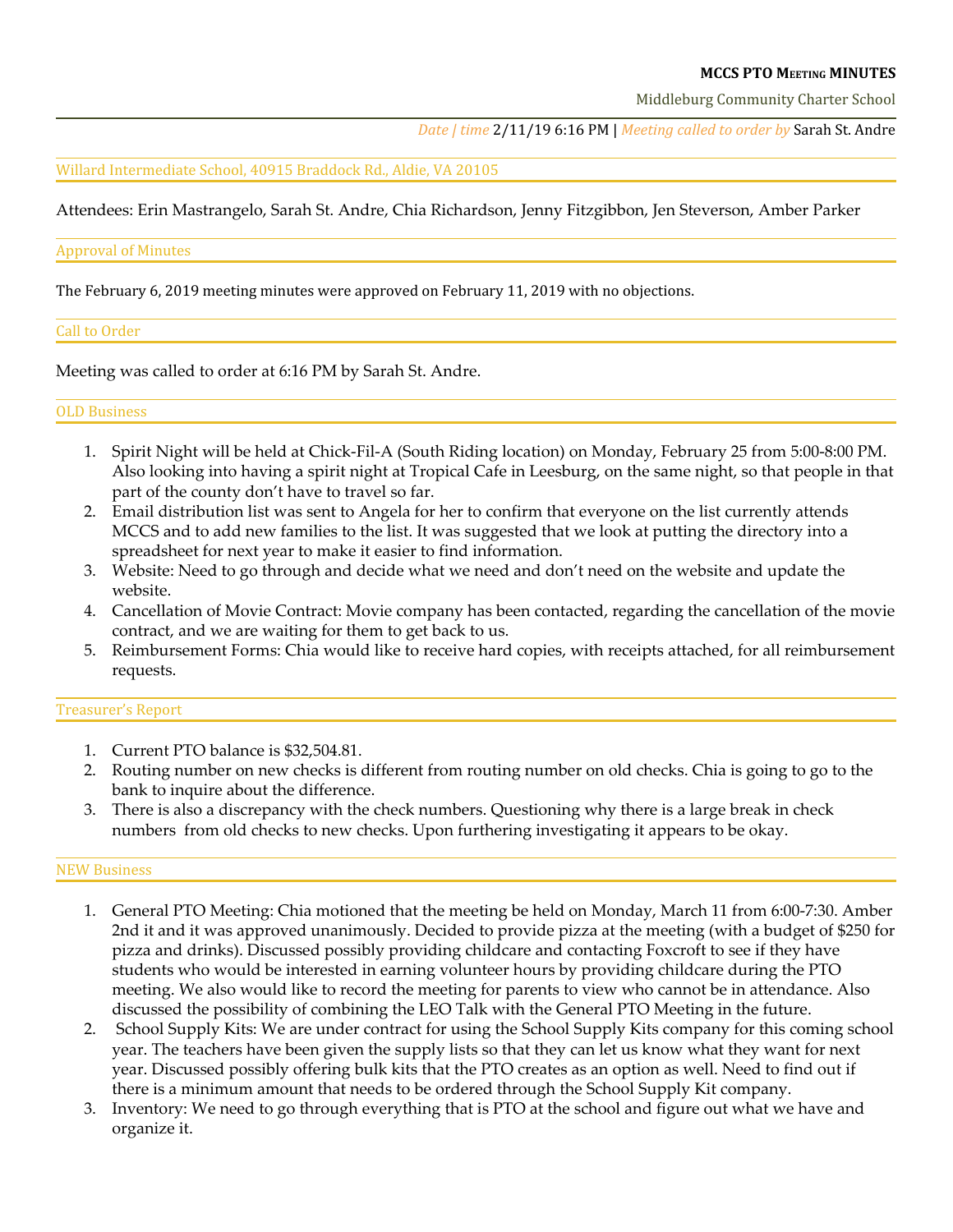- 4. Kitchen: Discussed possibility of having a rotating kitchen cleaning schedule next year, where teachers and PTO rotate in cleaning the kitchen. Also talked about having PTO provide kitchen cleaning supplies that are easily accessible to everyone.
- 5. New Spirit Wear: We will keep the school colors green and yellow, but not necessarily create the spirit wear in those colors. We will look into creating a new design to put on the spirit wear. Talked about looking into finding someone who would be interested in sponsoring our spirit wear. The PTO discussed the possibility of subsidizing the spirit wear shirts so that every student in the building is given a spirit wear shirt at the beginning of the school year. We will also open a window in which spirit wear can be ordered, or order a specific amount so that we don't have to keep an inventory of spirit wear.
- 6. Bingo Night: This event will not be a fundraiser. We will not charge for Bingo games. Erin will be in charge of organizing Bingo Night, but needs to relinquish her Pool Party Role. We need to buy more prizes and talk about the classroom prizes with room parents. Discussed giving the room parents the option of either a class craft or creating a class basket. The PTO will purchase a new Bingo set. Chia motioned for the budget for Bingo Night to be \$750. Amber 2nd the motion and it was approved unanimously.
- 7. SMT representative: It was decided to hold off on voting for the SMT representative until we know what the new SMT will look like and involve.
- 8. Cookie Gram Fundraiser: Jenny motioned that we give the money to the SCA to use towards their 5th grade gift. Amber 2nd the motion and it was approved unanimously.
- 9. Budget: Went through the budget from the first part of this year, to help us create a budget for next year. In the past \$15,000 has been saved from the current year to carry the PTO into the next school year. We are setting aside \$8000 for Breakfast With Santa.
- 10. Proposed Budget: Began looking at the budget quarter by quarter for the rest of this school year and the beginning of the next school year.
	- a. Quarter 3
		- i. Teacher Appreciation Week: \$750
			- 1. Keep in Quarter 3 for next year, but won't schedule during Valentine's Day, Leo Night or Intersession weeks).
		- ii. PTO General Meeting: \$250
			- 1. Will have 3 General PTO Meetings throughout the year (Quarter 1, 3, and 4).
		- iii. Community Event: \$750
			- 1. 2 per year (Quarter 1 and 3).
			- 2. Bingo Night is event for Quarter 3.
		- iv. Field Trips: \$1500 + Transportation money (approx. \$750)
			- 1. Bumped up field trip allotment to \$500 + bus transportation (approx. \$250) per quarter for each grade level.
		- v. Teacher Stipend: \$700 for supplies twice a year
			- 1. Include art teacher and PE teacher
			- 2. Teachers will need to submit receipts for items that they buy and fill out a reimbursement form.
			- 3. Will look into the possibility of giving the teachers gift cards to buy supplies instead of them having to go through the reimbursement process.
			- 4. If PTO takes over school supply kits, then we can add money for teachers for their supplies.
		- vi. Assemblies: \$500 per quarter
			- 1. Discussed having the grade levels take turns planning 1 assembly each quarter.
	- b. Quarter 4
		- i. Pool Party: \$250 (includes pool contract and providing water)
			- 1. Have parents bring their own snacks.
		- ii. Country Western Dance: \$500
			- 1. Will ask Katie Charnley to attend the next PTO BoD meeting so that we can get her vision for the Country Western Dance/Leo Night/ Talent Show night.
		- iii. Assemblies: \$500
		- iv. Field Trips: \$1500 + Transportation money
	- c. **Quarter 1** (Fall 2019)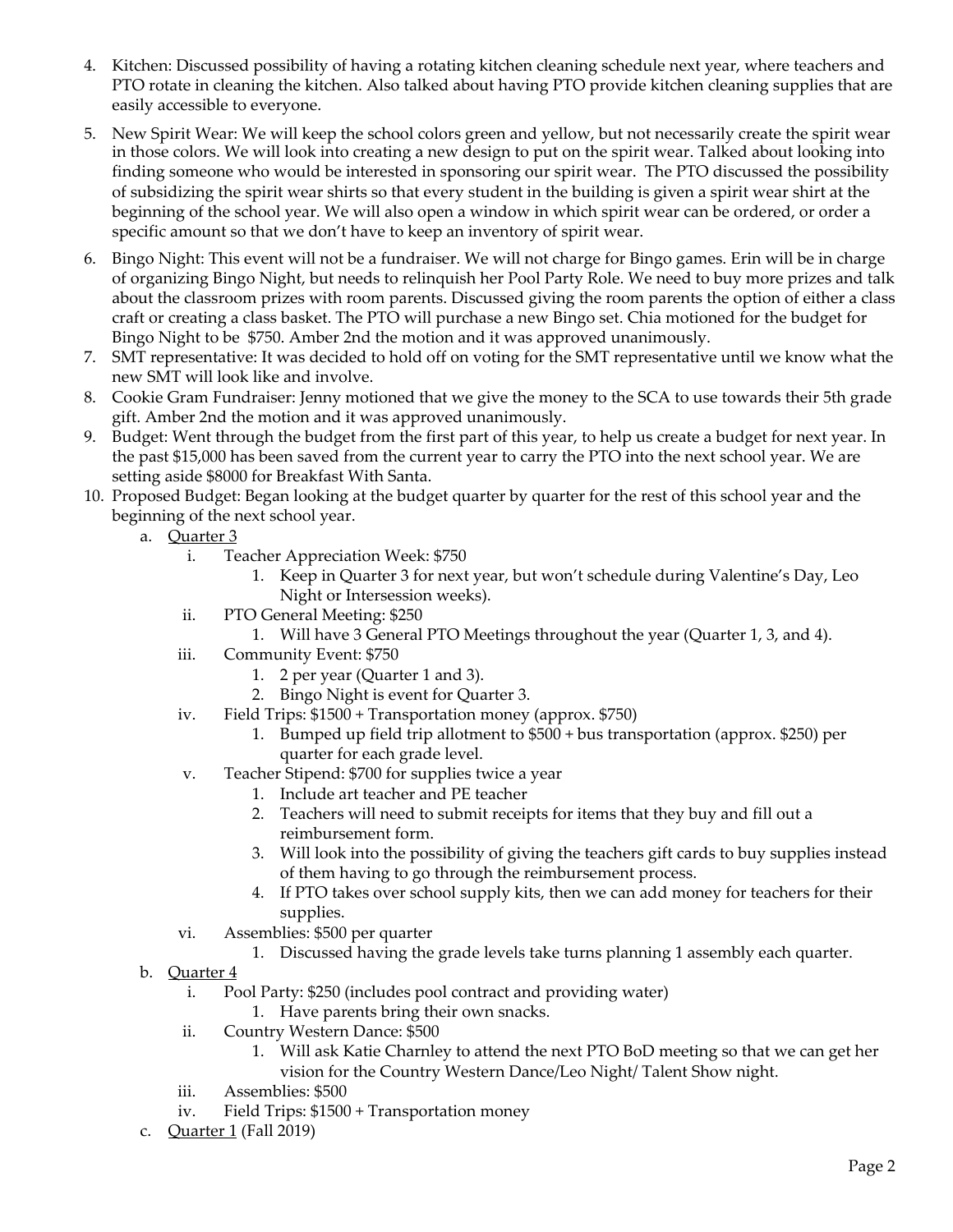- i. Teacher Stipend: \$700
- ii. Back to School Picnic: \$500 (?)
- 11. Budget (for the rest of this school year): Money that is already committed for the remainder of this year:
	- a. Teacher Appreciation Week: \$600
	- b. PTO General Meeting: \$250 for food
	- c. Pool Party Contract: \$150
- 12. Old Spirit Wear: Discussed various ways to get rid of current inventory of spirit wear:
	- a. Place it out at PTO events and have people make a donation for what they want.
	- b. Have the SCA sell it at their Friday Store.
	- c. Give spirit wear to new families. Have the front office give it to new families when they enroll at MCCS.
	- d. Let LEO ticket winners choose a piece of spirit wear each week..

## Action Items

Erin:

- Follow up with Angela about the email distribution list. Once that is finalized she will edit it to pull out old families and add new families.
- Go through PTO items at school to inventory and organize items (with help from Sarah and Jen).
- Organize Bingo Night
- Talk with Katie Charnley and see what she wants the PTO role to be in Country Western Dance/ Leo Night/Talent Show night.
- Add Country Western planning on the agenda for the next meeting and invite Katie Charnley to come and talk with us about her vision.
- Look into if there is \$50 that teachers can get for supplies that doesn't require them turning in a receipt
- Talk with the teachers about field trips for each quarter (Sarah will help with this as well).
- Talk with PE teacher about Field Day.
- Inquire about contact information for company that can get us spirit wear bundles (hat and t-shirt) for \$9.

#### Jen:

- Work on updating PTO website.
- Go through PTO items at school to inventory and organize items (with help from Sarah and Erin).

#### Jenny:

Follow up with movie company about canceling the movie contract.

## Chia:

- Go to the bank to inquire about difference in routing numbers on the checks.
- Talk with Dyana Clark about Country Western items that may be stored at her house.

Sarah:

- Contact Foxcroft to see if they have student volunteers who would be able to provide childcare during the PTO General Meeting
- Look into if there is a minimum amount that needs to be ordered from the School Supply Kit company.
- Go through PTO items at school to inventory and organize items (with help from Erin and Jen).
- Talk with the teachers about field trips for each quarter (Erin will help with this as well).
- Follow up with teachers on how they spend the money they are given each year by the PTO on and how much they think they need.

# Amber:

Find a new Pool Party chair.

# Next Meeting